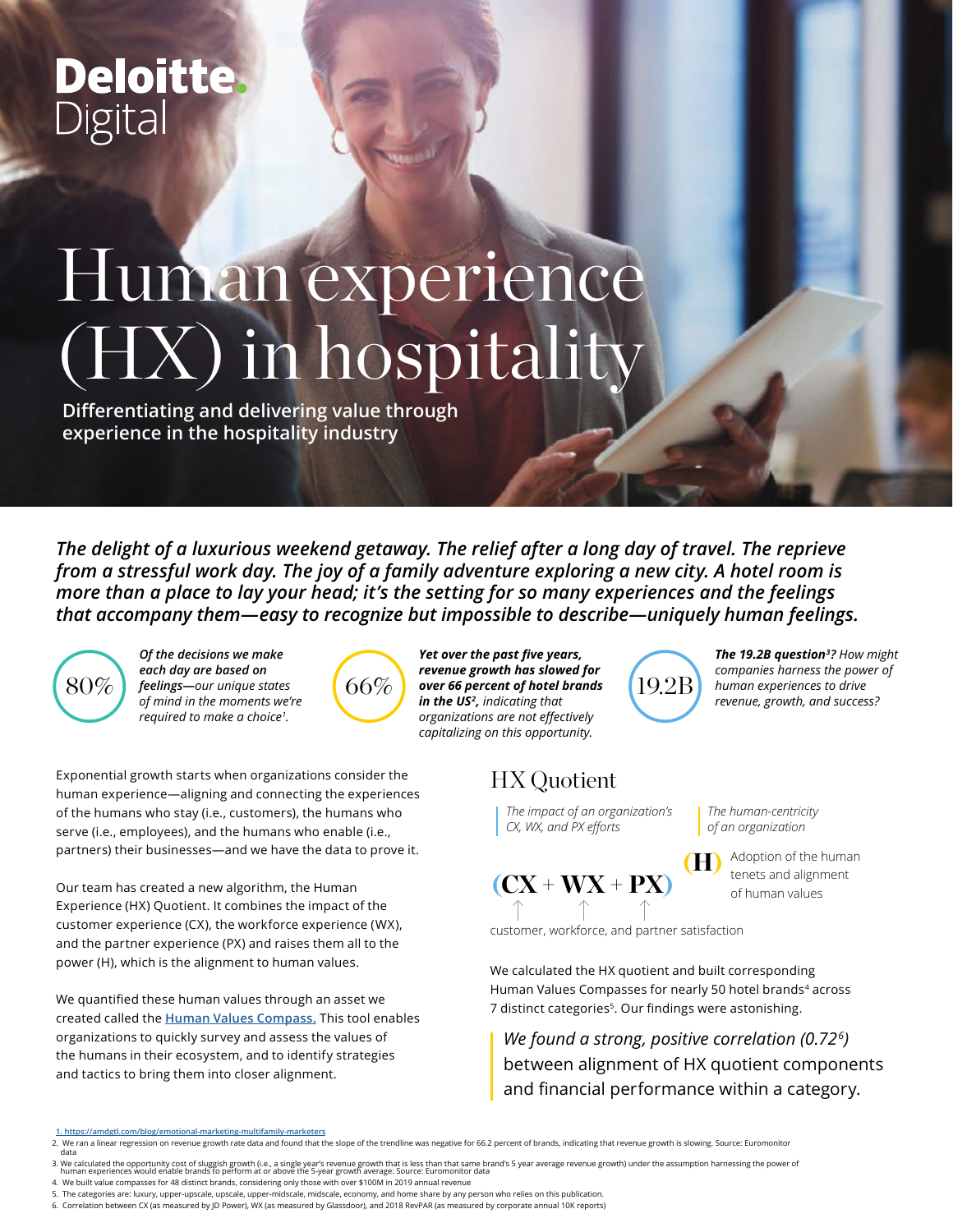This finding confirms that when hotels deliver a truly elevated human experience, they win7 .

In fact, across pricing tiers, *winners captured more than 30 percent higher RevPAR* as compared to low performers within their category<sup>8</sup>.

We dug into what might be driving these results through a combination of evaluative and psychographic research and noticed some peculiar results.

Most notably, *the "share" value consistently rose above the rest*—ranking as the number 1 or number 2 value for 83 percent of brands across all hotel categories.

We analyzed value drivers and found that customers expressed a desire to be social with others; to share opinions and to be heard. **[Our prior research](https://www2.deloitte.com/us/en/pages/consumer-business/articles/hotel-guest-experience-strategy.html)** confirmed that "the basics" (e.g., clean room, perceived value, etc.) are no longer differentiators in the hospitality space. This finding goes a step further to suggest that guests reward brands that welcome a conversation around their perspective and experience.

Furthermore, we were interested to find that the incidence of winners transcends average daily rate (ADR). All too often, we hear the terms luxury and experience used synonymously. However, our findings confirm a range of customer, workforce, and partner values across categories, which in turn impact expectations, experiences, and ultimately financial performance. In fact, we observe winners in the luxury, upper-upscale, upscale, and economy categories. Based on this, we assert that for brands to win, they must understand and align their customer, workforce, and partner values through a set of differentiated experiences.

#### Idiosyncrasies of the luxury category

The values espoused by those in luxury differed most greatly as compared to other categories. For instance, 75 percent of luxury consumers value ambition (me); this category was the only one in which we witnessed a higher incidence of ambition than belonging (we)<sup>9</sup>. These consumers are likely to seek out challenging situations, seize opportunities, and be willing to sacrifice their free time to get ahead. Furthermore, in this category we find a higher modal incidence of consumers who value curiosity (unknown) as compared to control (known). These customers value taking risks. When interpreted in conjunction with a lower-than-average price sensitivity, we postulate that consumers are asking brands to **surprise and delight** in the experiences that they craft.

#### Refresh on Deloitte's Human Values Compass

Deloitte's Human Values Compass is a visual reflection of a group's values in aggregate. We started by defining four cardinal human values, rooted in a sense of personal achievement (**me**), belonging (**we**), curiosity (**unknown**), and control (**known**). Each offers a unique lens for what humans trust, are motivated by, and brings joy.



While these values are not opposites, they are inherently at odds. It is not impossible to find someone who is both curiosity- and control-driven, but it's rare.

Next, we identified intermediate points on the Values Compass which offer manifestations of what happens when the cardinal human values interact; those being: **trying new things** vs. **learning new things** and **sharing with others** vs. **caring for others**. For example, when a person has equal parts ambition and curiosity, that most manifests as "trying new things." Similarly, when a person has equal parts ambition and certainty, that manifests as "learning new things."

It's worth noting that there is no "right" Values Compass: every Values Compass reveals the core values of a group of humans. The inclusion of these humans in a company ecosystem is the outcome of a company's historical emphasis on aspects of its business which attracted them, and can also offer direction on where an organization can shift focus in order to align the CX, WX, and PX to their values.

7. We define winners as those that provide an elevated human experience (CX + WX + PX) and in return realize outsized financial performance 8. Compares the winner to the average of all losers within the category for the 4 categories where we have clear separation 9. When assessed more broadly, across all categories only 6 percent of customers also valued ME over WE.